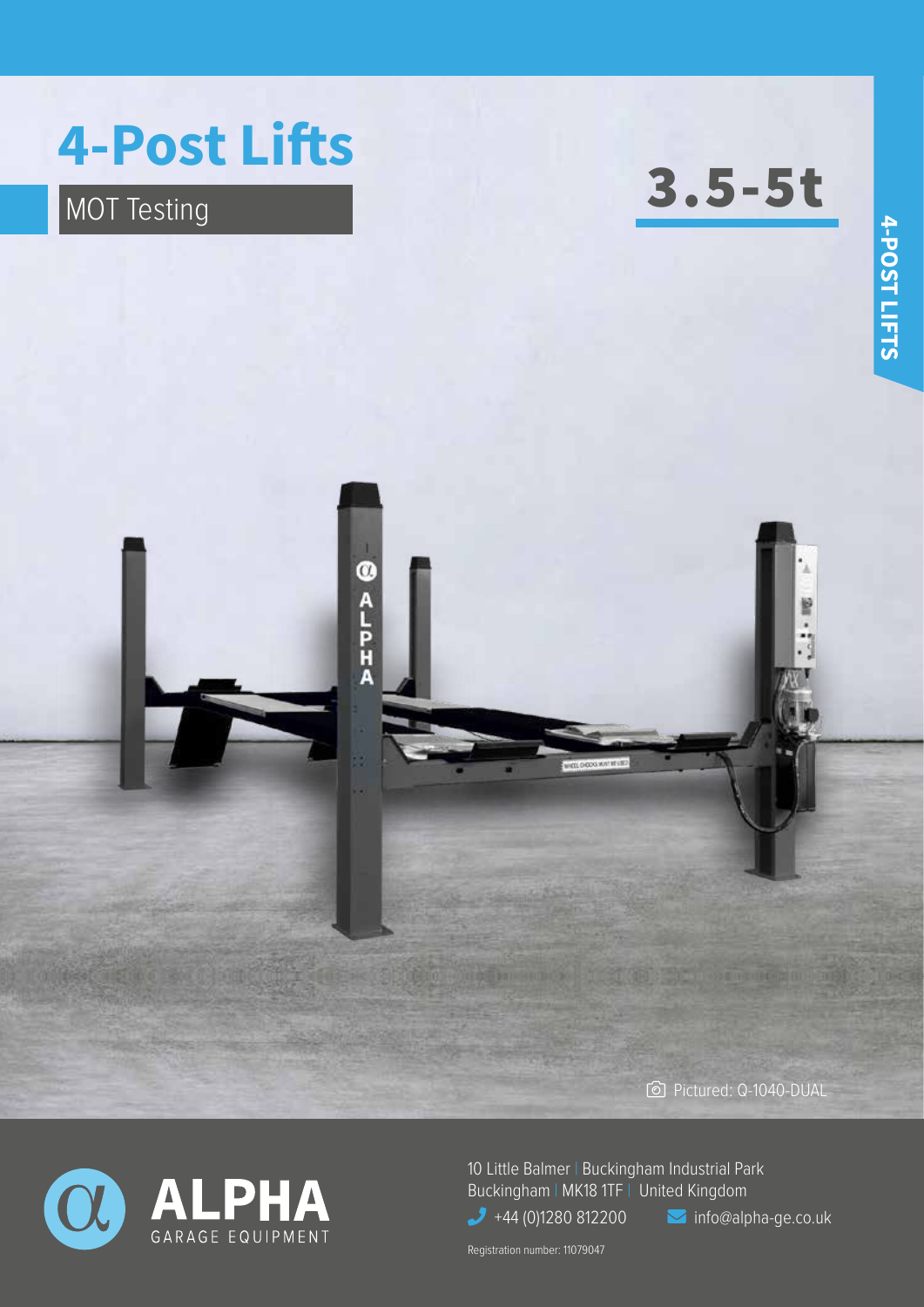# **4-Post Lifts**

- ◆ Low voltage (24V) dead man's controls;
- Electrically operated locking mechanism;
- Automatic safety device in case of cable slack or sudden loss of hydraulic pressure;
- Adjustable platform to suit different vehicles (depending on lift model);
- Recessed or surface mounted installation:
- Drive on reverse off or drive through configuration;
- Also available in single phase.

### **MOT non-ATL Versions**

- Turntables included;
- $\blacktriangleright$  Platform length from 4.30 to 6.50m;
- Narrow, low-profile version available.





|                  |                 | Dimensions (mm) |     |               |      |          |      |      |      |
|------------------|-----------------|-----------------|-----|---------------|------|----------|------|------|------|
| <b>MODEL</b>     | <b>CAPACITY</b> | $\mathsf{A}$    | B.  | $\mathcal{C}$ | D    | E        | F    | G.   | Η    |
| Q-1035-MOT4      | 3.5t            | 800/940         | 560 | 4300          | 3690 | 190/1750 | 2820 | 2460 | 2060 |
| Q-1040-MOT4-LP   | 4t              | 800             | 565 | 4510          | 4013 | 130/1820 | 2730 | 2370 | 1930 |
| Q-1040-MOT7      | 4t              | 745/1025        | 630 | 5200          | 4750 | 190/1750 | 3210 | 2850 | 2475 |
| Q-1050-MOT7      | 5t              | 825/1025        | 630 | 5700          | 5253 | 155/1830 | 3230 | 2850 | 2285 |
| Q-1050-MOT7-LONG | 5t              | 825/1025        | 630 | 6500          | 6053 | 155/1830 | 3230 | 2850 | 2285 |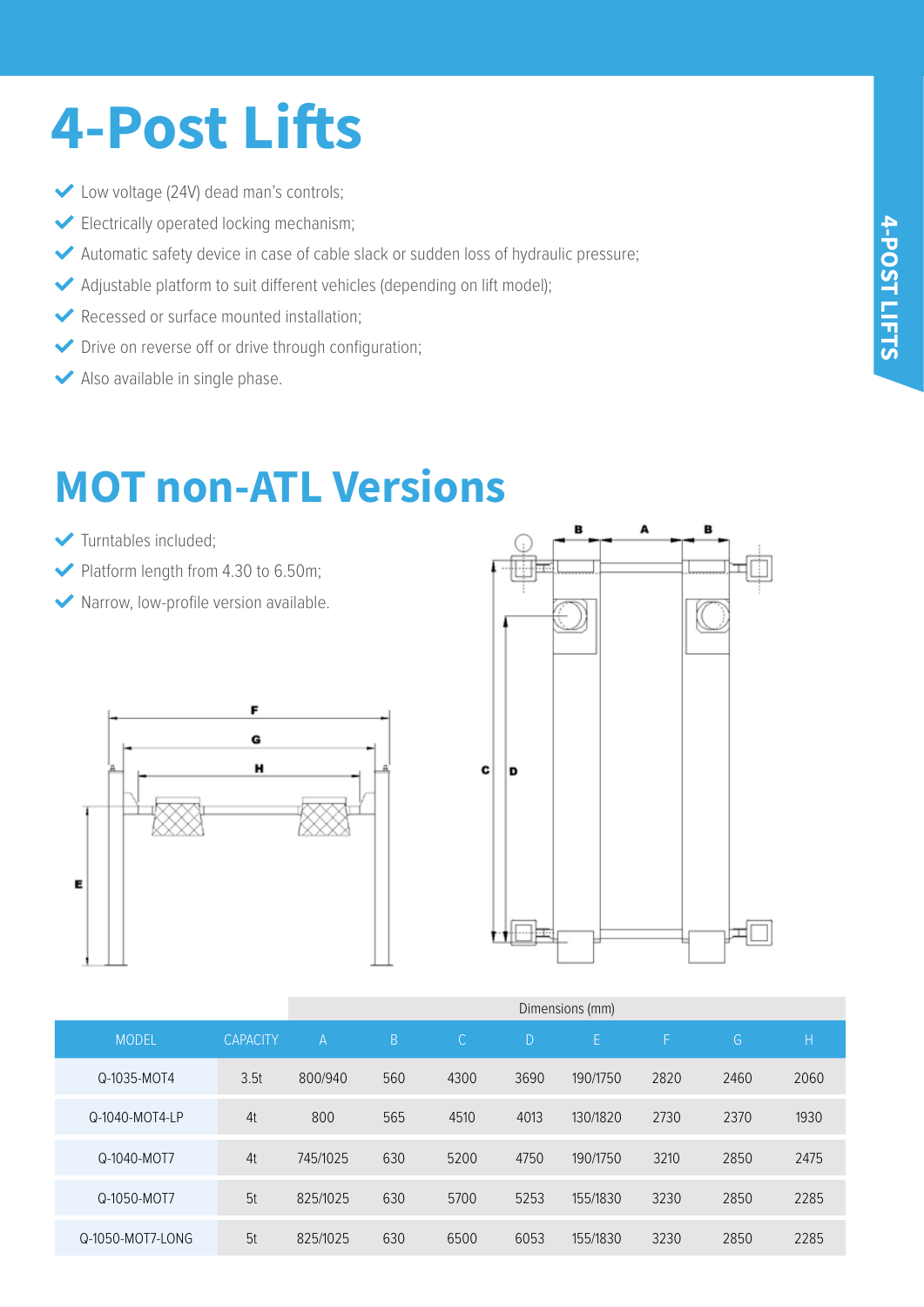#### **ATL Versions**

- Turntables included;
- Hydraulic play detector with LED torch;
- Hydraulic system integrating lift and play detector operations;
- Platform length from 4.51m to 6.50m;
- Narrow, low-profile version available.



|                  |                 | Dimensions (mm) |     |               |              |      |          |      |      |      |  |
|------------------|-----------------|-----------------|-----|---------------|--------------|------|----------|------|------|------|--|
| <b>MODEL</b>     | <b>CAPACITY</b> | A               | B   | $\mathcal{C}$ | <sup>D</sup> | E.   | F        | G    | H    |      |  |
| Q-1040-ATL4-LP   | 4t              | 800             | 565 | 4013          | 3546         | 4510 | 130/1820 | 2730 | 2370 | 1930 |  |
| Q-1040-ATL4-ST   | 4t              | 800/890         | 565 | 4143          | 3676         | 4560 | 155/1830 | 3080 | 2700 | 2020 |  |
| Q-1040-ATL7      | 4t              | 825/1025        | 630 | 4753          | 4286         | 5200 | 155/1830 | 3210 | 2850 | 2285 |  |
| Q-1050-ATL7      | 5t              | 825/1025        | 630 | 5253          | 4786         | 5700 | 155/1830 | 3210 | 2850 | 2285 |  |
| Q-1050-ATL7-LONG | 5t              | 825/1025        | 630 | 6053          | 5586         | 6500 | 155/1830 | 3210 | 2850 | 2285 |  |